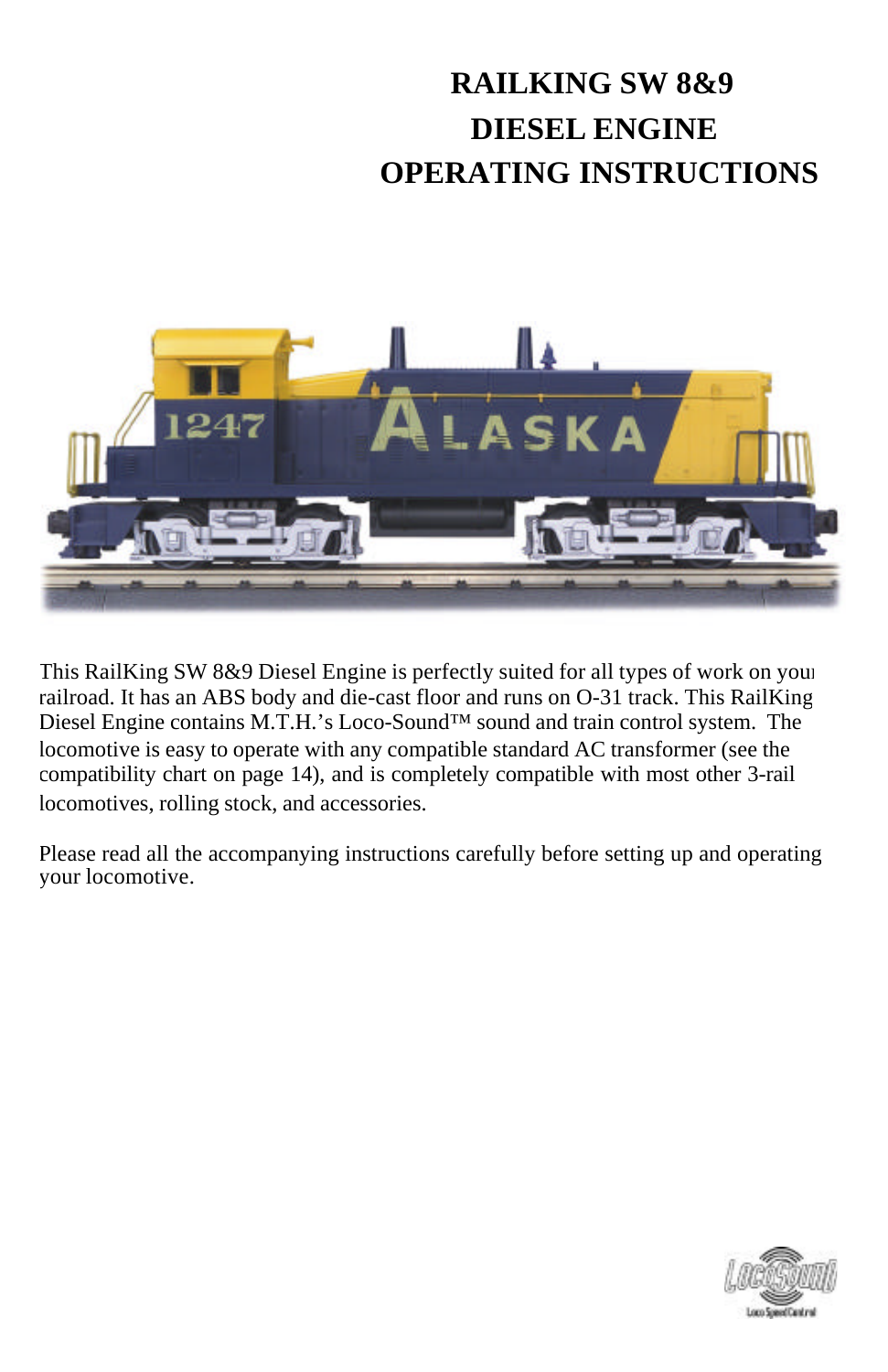#### **Table of Contents**

| <b>Initial Lubrication</b>                     | 3        |
|------------------------------------------------|----------|
| <b>Basic Operation</b>                         | 4        |
| Throttle                                       | 4        |
| <b>Operation Buttons</b>                       | 4        |
| Speed Control                                  | 5        |
| Direction Lock                                 | 5        |
| Proto-Cast and Proto-Dispatch                  | 6        |
| <b>Manual Volume Control</b>                   |          |
| <b>Maintenance</b>                             | 8        |
| Lubrication and Greasing Instructions          | 8        |
| Cleaning the Wheels, Tires and Track           | 10       |
| <b>Locomotive Traction Tire Replacement</b>    | 10       |
| Locomotive Light Bulb Replacement              | 11       |
| <b>Troubleshooting</b><br><b>Compatibility</b> | 12<br>13 |
| <b>Transformer Compatibility Chart</b>         | 14       |
| <b>Safety Precautions</b>                      | 15       |
| <b>Service and Warranty Information</b>        | 16       |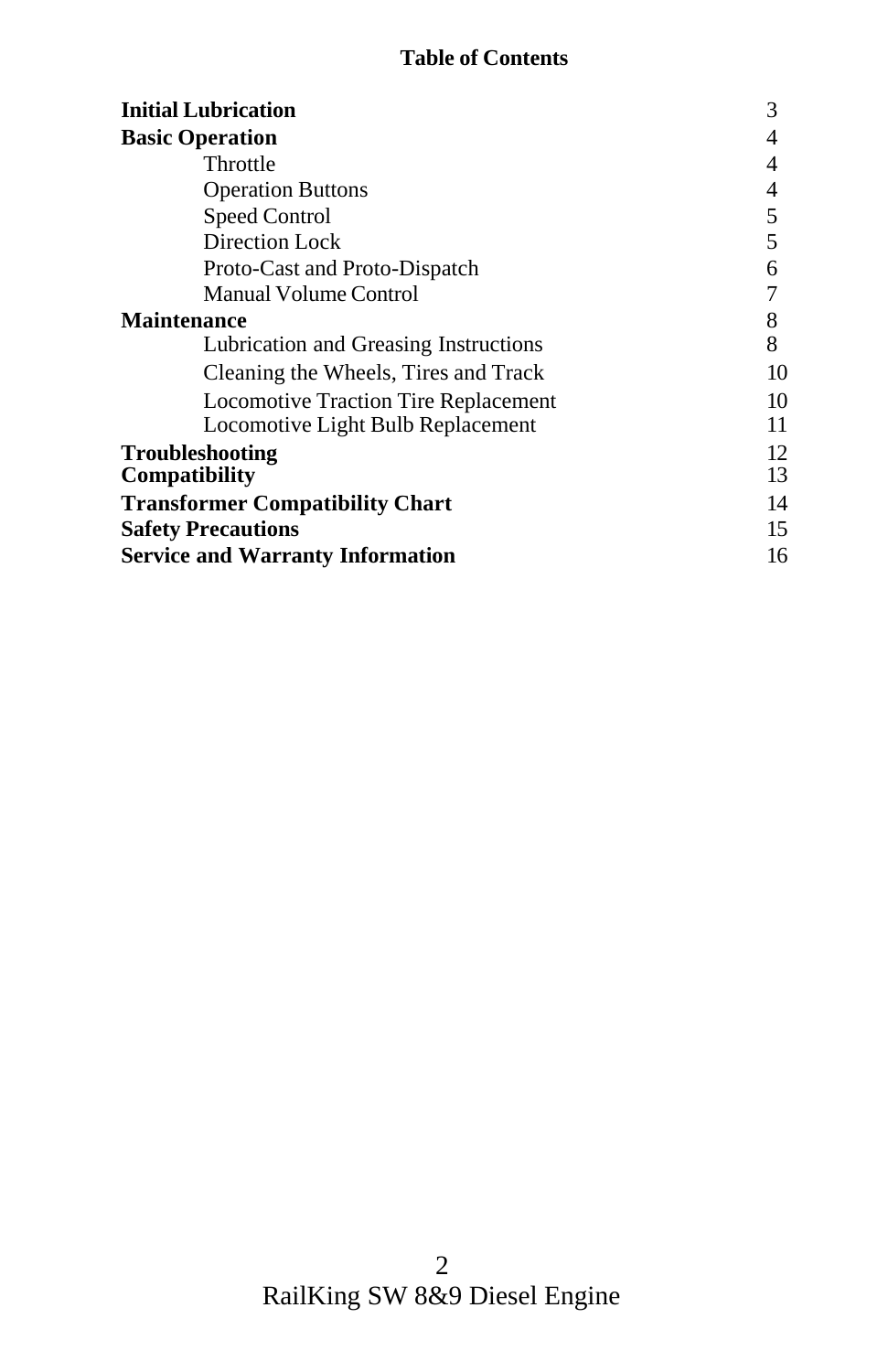## **Initial Lubrication**

Although the engine was lubricated at the factory, it is important that you lubricate the chassis before operation. Lightly grease the outside idler and drive gears (marked "G" in Fig. 3 on pg. 9) to prevent them from squeaking. Use light household oil and follow the lubrication points marked "L" in Fig. 2 on pg. 8. Do not over-oil. Use only a drop or two on each pivot point.

At this point, you are ready to put your engine on the track and begin running it.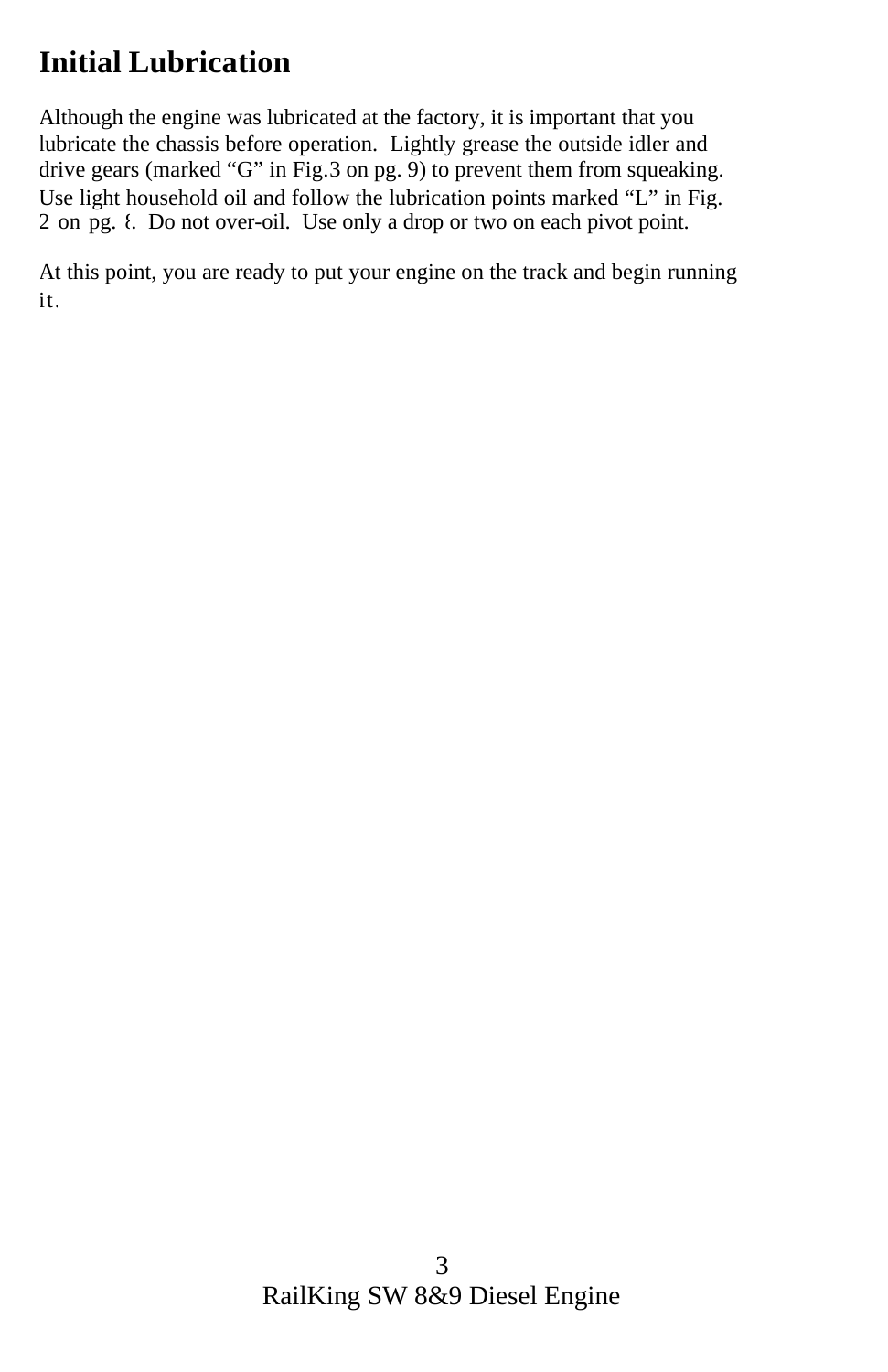## **Basic Operation**

**Throttle** – Throttle up the power to your track. Give about 10-14 volts or enough power so that the engine's headlight shines brightly. Then put the engine into motion by either firmly pressing the Direction button on your transformer or remote once or dropping and advancing the throttle to put the engine in forward.

#### **Operation Buttons**

Use the operation buttons on your transformer or remote as described below.

**Horn/Whistle** - To sound the horn, firmly press the Horn/Whistle button. The horn will sound for as long as you continue to depress the button. It will stop when you release the button.

**Bell** - To sound the bell, firmly press and release the Bell button. To turn the bell off, press and release the Bell button again. The bell will continue to ring from the time you turn it on until you press and release the button again to turn it off.

**Direction** – Your train is programmed to start in neutral. The first direction after neutral upon start-up is forward. Firmly press and release the Direction button to allow the engine to move forward. Just as you must stop your automobile between forward and reverse, this engine will not go directly from forward to reverse; it goes into neutral between directions. If the train has been moving forward, the first press of the Direction button will put the train from forward into neutral, the second press into reverse, the third press back into neutral, and the fourth back into forward. To prevent accidental high-speed start-ups, this engine is programmed to restart in neutral each time the track voltage is turned off for 25 seconds or more.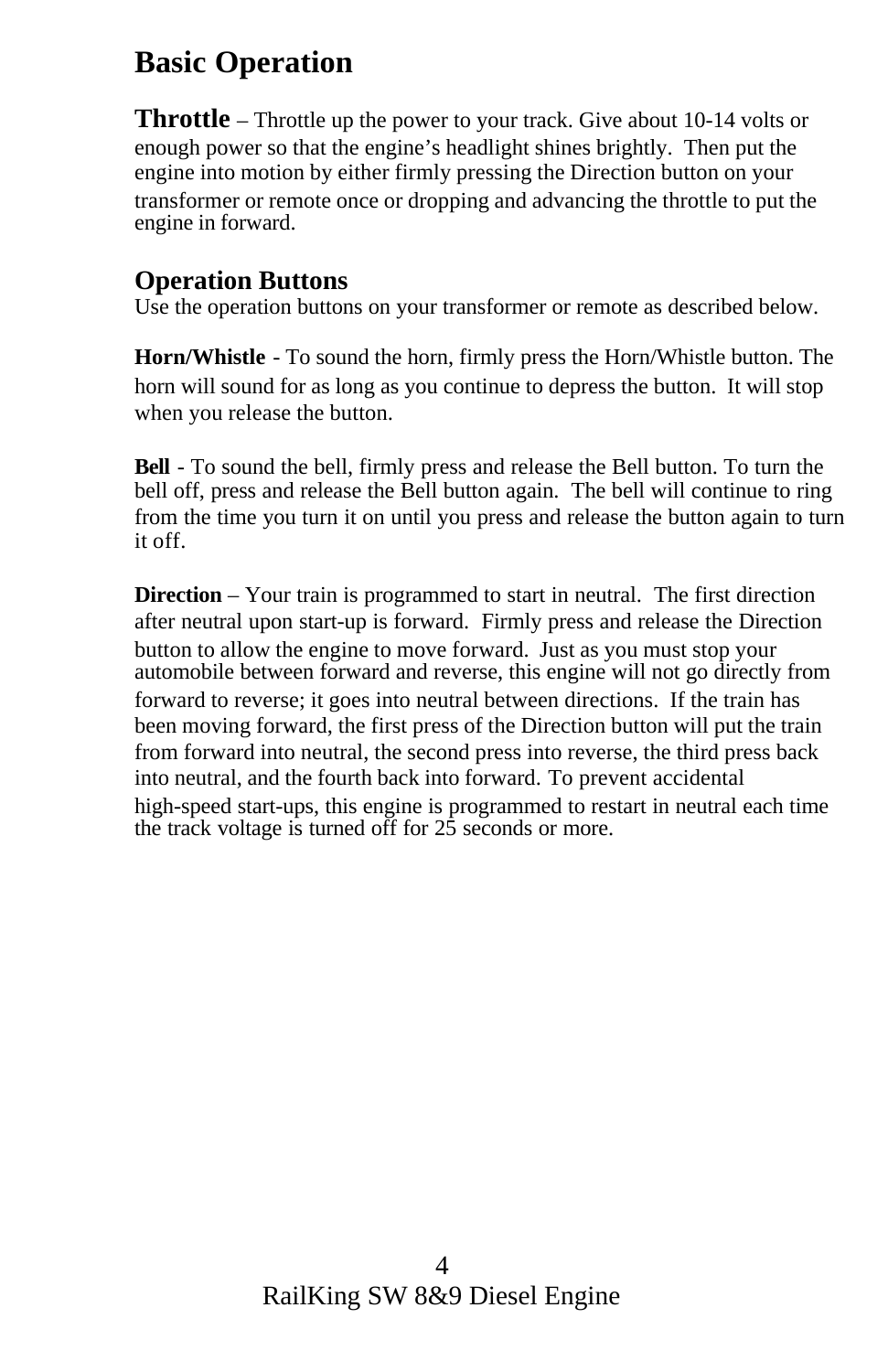#### **Speed Control:**

M.T.H. engines equipped with Loco-Sound have speed control capabilities that allow the engine to maintain a constant speed up and down grades and around curves, much like an automobile cruise control. You can add or drop cars on the run, and the engine will maintain the speed you set.

While the engine is programmed to start with the speed control feature activated, you can opt to turn it off. This means the engine's speed will fall as it labors up a hill and increase as it travels downward. It is also affected by the addition or releasing of cars while on the run. The engine will run more slowly at a given throttle voltage when speed control is on than when it is off.

**To turn speed control on and off,** put the engine in neutral, then press the transformer's Whistle button firmly but quickly one time then immediately press the Bell button two times. Repeat the 1 whistle, 2 bells code to return it to the other condition. You will want to do this during the initial neutral upon start-up if you ever couple this engine to another engine that is not equipped with speed control to avoid damaging the motors in either engine. Each time you shut down the engine completely, it will automatically turn speed control on.

#### **Direction Lock:**

You can lock your engine into a direction (forward, neutral, or reverse) so that it will not change directions. To do this, put the engine into the direction you want or into neutral, to lock it into neutral, run it at a very slow crawl (as slowly as it will move without halting), and quickly but firmly press your remote's Horn button once followed immediately by three presses of the Bell button. Two horn blasts will indicate that the engine has made the change. The engine will not change direction (including going into neutral) until you repeat the 1 horn, 3 bells code to return the engine to its normal condition, even if the engine is kept without power for extended periods of time.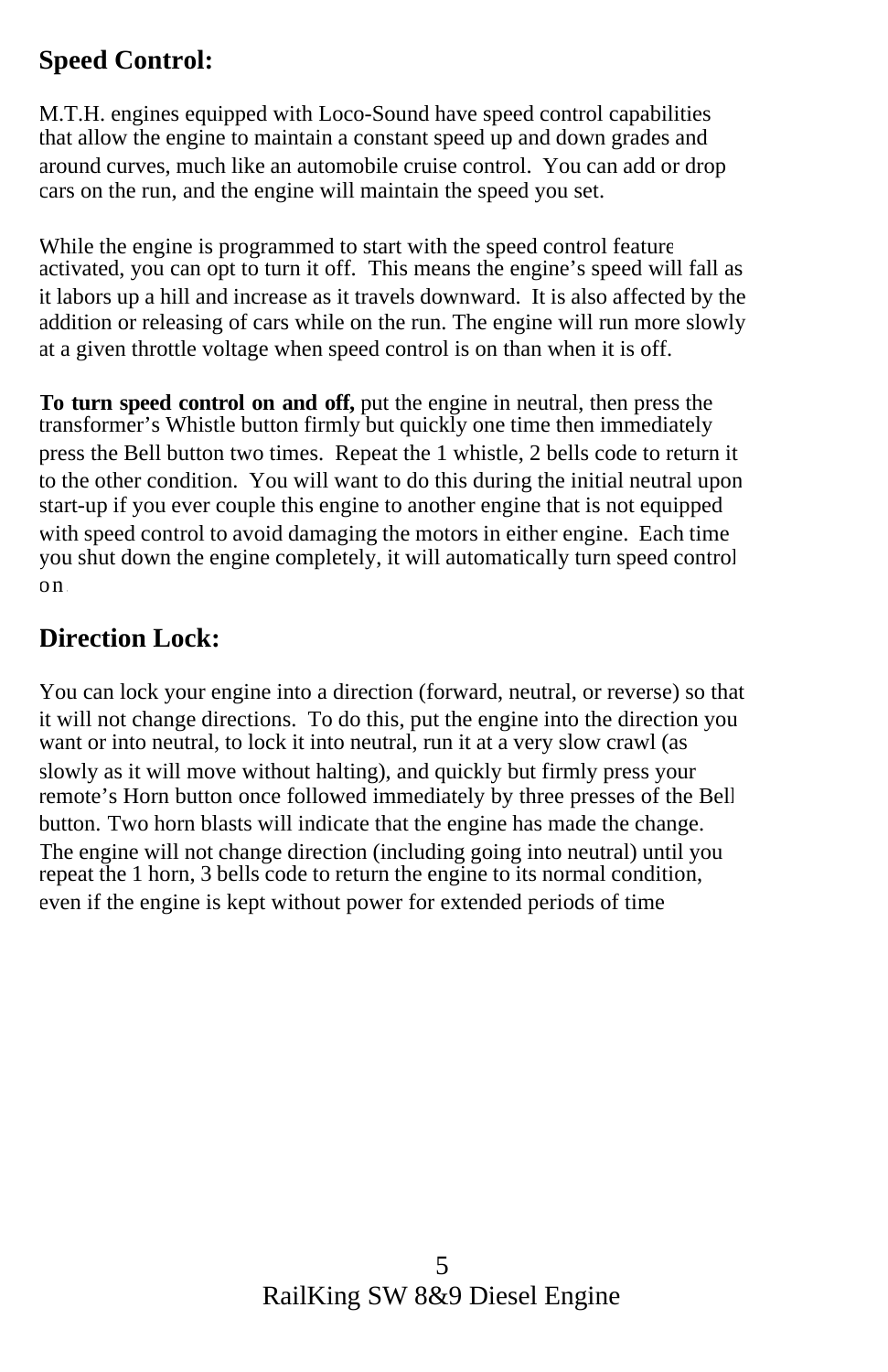#### **Proto-Cast and Proto-Dispatch:**

When used with the RailKing Remote Lock-on (sold separately), Loco-Sound-equipped engines gain Proto-Cast<sup>™</sup> and Proto-Dispatch™ features.

**Proto-Cast:** This feature allows you to play audio recordings through your engine's speakers. You must supply the audio source (a small portable  $CD$ /tape player is sufficient) and a male-to-male mini cable  $(1/8)$ " plug, like that used for the headset with a portable CD/tape player) to connect your audio source to the remote lock-on. To use Proto-Cast, simply plug the mini-cable into your audio source (usually into the headphone jack) and into the "Audio" port on the right side of the remote lock-on and adjust the volume.

**Proto-Dispatch:** This feature allows you to broadcast your own voice through your engine's speakers. You must supply the microphone and a mini cable (1/8" plug, like that used for the headset with a portable CD/tape player) to connect your microphone to the remote lock-on. To use Proto-Dispatch, simply plug the mini-cable into the microphone and into the "Mic" port on the left side of the remote lock-on and speak into the microphone.

When these features are in use, the locomotive's own sounds (engine sounds and bells, whistles, and horns) will be muted so that only the sounds you broadcast will be heard. Because these two features are voice activated, there will be a 10-15 second delay after you stop speaking into the microphone or turn off the audio source before the engine sounds resume. To stop using the feature and return to normal operation, unplug the cable from the lock-on jack.

If using parallel tracks with multiple Loco-Sound-equipped engines, Proto-Cast and Proto-Dispatch transmissions from one track may be picked up by the other nearby engines.

If you experience popping and interference, try cleaning the track with denatured alcohol as described in the "Cleaning the Wheels, Tires and Track" section of this booklet.

**Note: M.T.H. does not recommend using Proto-Cast and Proto-Dispatch at the same time.**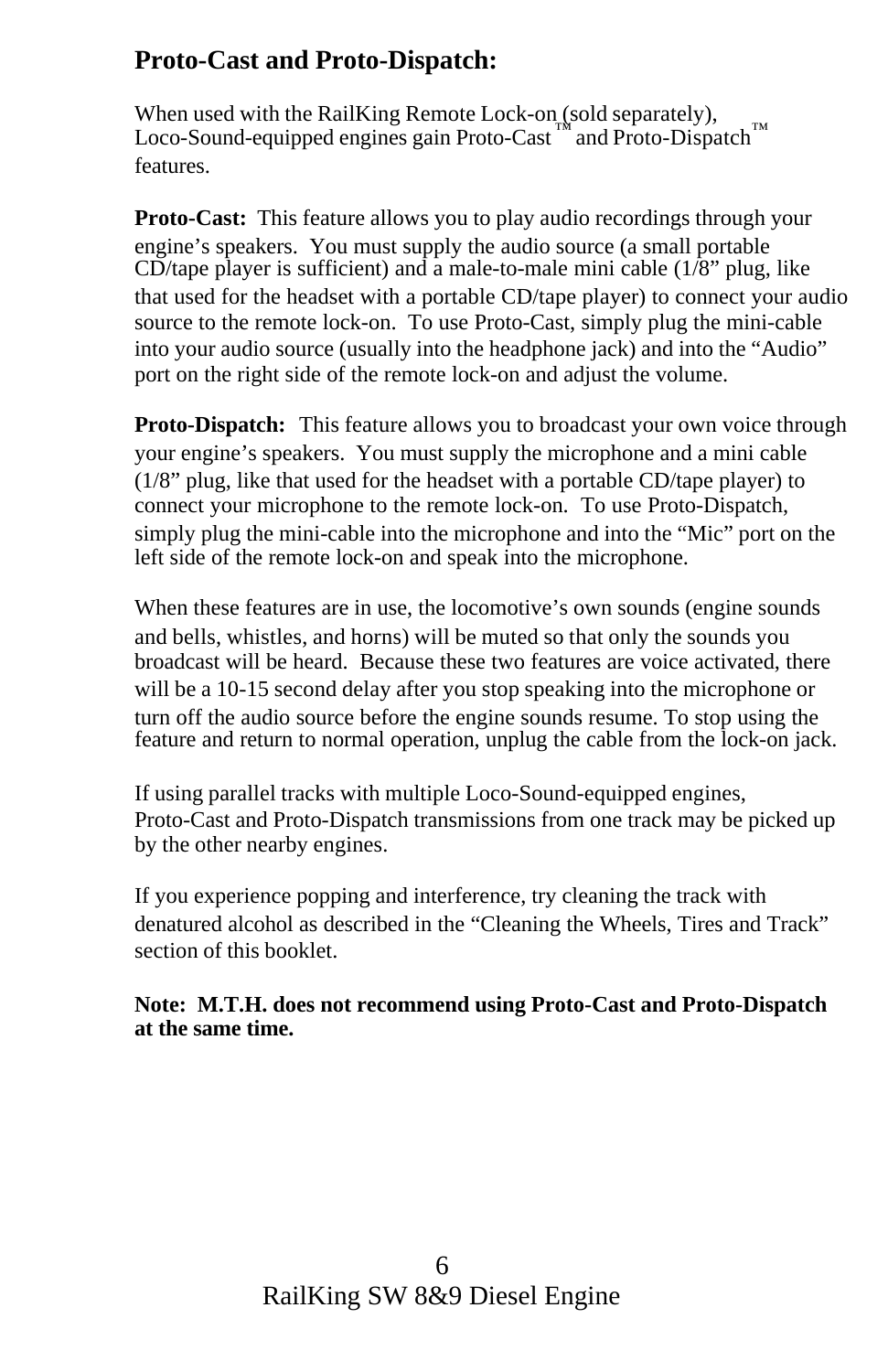**Manual Volume Control** – To adjust the volume of all sounds made by this engine, turn the master volume control knob located under the engine clockwise to increase the volume and counter-clockwise to decrease the volume (see Fig. 1).



*Figure 1. Location of the Loco-Sound Volume Adjustment Knob*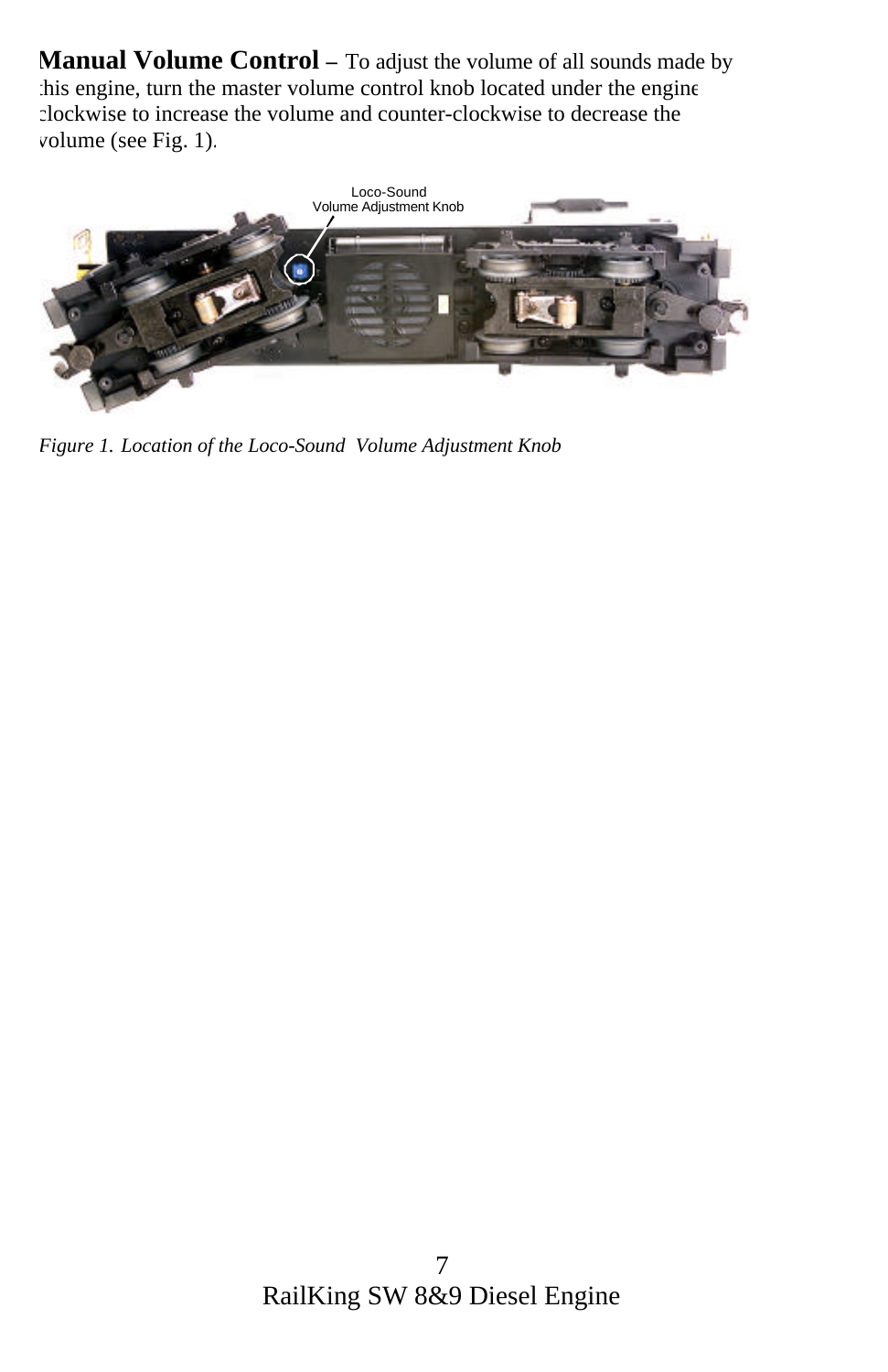### **Maintenance:**

#### **Lubrication and Greasing Instructions**

The engine should be oiled and greased in order to run properly.

You should regularly lubricate all outside idler gears and pickup rollers to prevent them from squeaking. Use light household oil and follow the lubrication points marked "L" in Fig. 2. Do not over oil. Use only a drop or two on each pivot point.



*Figure 2. Lubrication Points on the Engine*

The locomotive's internal gearing was greased at the factory and should not need additional grease until after 50 hours of operation or one year, whichever comes first. Use lithium based grease and follow the greasing instructions below. Note that in some tightly packed engines you may need to move internal components temporarily in order to access the gears.

1. Remove the Phillips screws from the chassis, as seen in Figure 3 on pg. 9, then lift the body away from the chassis. Use caution when removing the body to make sure the handrails clear the cab housing so that the paint is not damaged.

2. Remove the truck blocks from the chassis by unscrewing the black Phillips motor mount screw (labeled motor mount screw in Figure 3 on pg. 9) on the bottom of each truck block.

3. Once the motor mount screw has been removed, pull the motor away from the truck block and lightly coat the motor worm gear and bronze drive gear (in the truck block) with grease.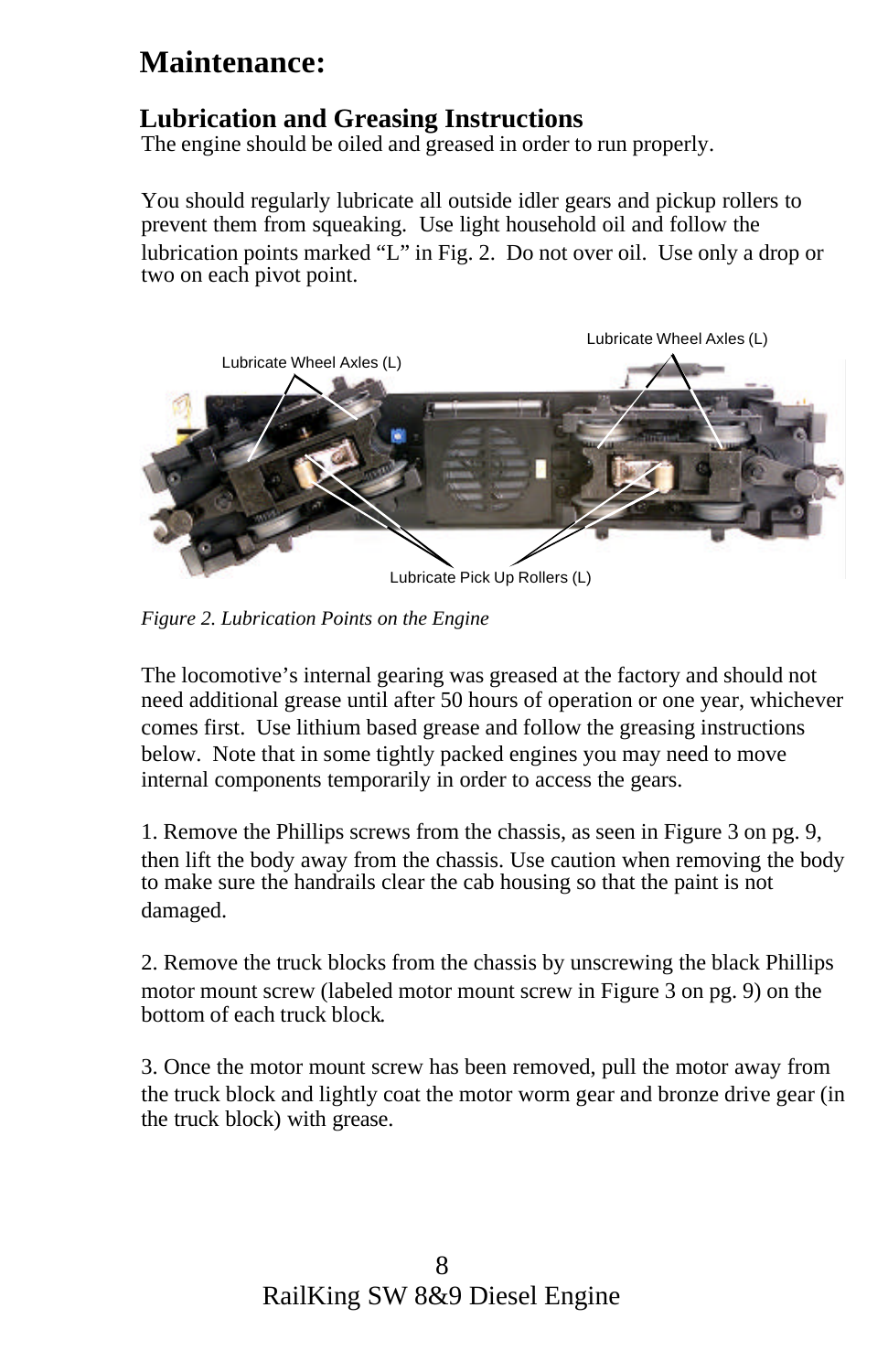4. Reassemble the truck and motor, being careful not to pinch any wires between the truck block and motor mount.

5. Repeat the procedure for the other motor and truck

6. Reassemble the chassis and body, being careful that the wires are not caught between the body and chassis, as this can lead to a short that may damage the electronics beyond repair.

It is also a good idea to lubricate the outside truck block idler and drive gears with grease occasionally. Add grease to the points marked with "G" in Figure 3.



*Figure 3. Greasing Points on the Engine and Locations of Body Mounting Screws*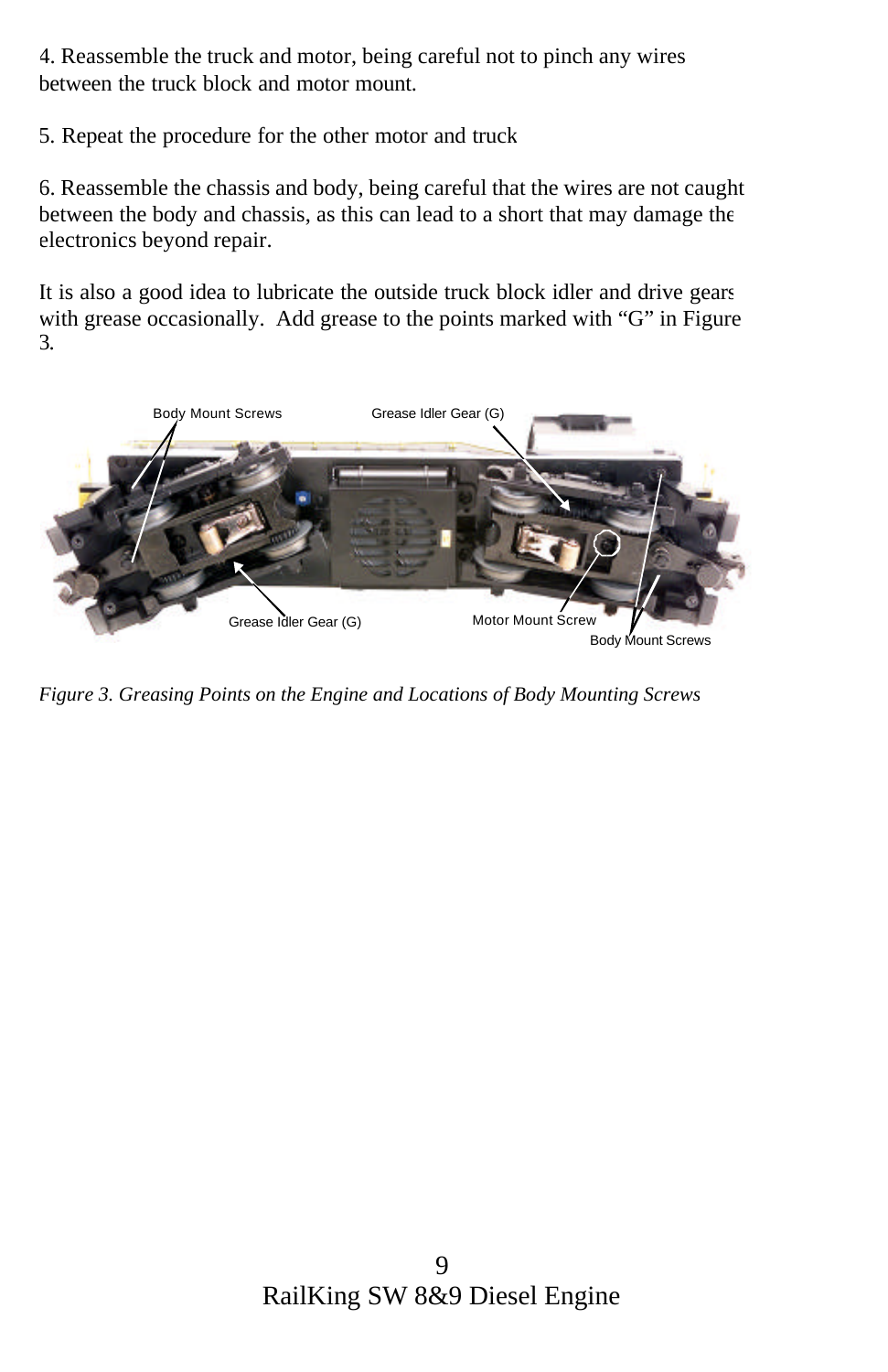#### **Cleaning the Wheels, Tires and Track**

Periodically check the locomotive wheels and pickups for dirt and buildup, which can cause poor electrical contact and traction as well as prematurely wear out the neoprene traction tires. Wheels and tires can be cleaned using denatured alcohol (not rubbing alcohol), which can be found in home improvement stores, applied with a cotton swab.

Occasional cleaning of the track will also help to ensure good electrical contact and to prolong the life of your engine's tires. To clean the track, use a clean rag and denatured alcohol (not rubbing alcohol). Unplug the transformer and wipe the rails of the track, turning the rag frequently to ensure that you are using clean cloth on the rails.

#### **Traction Tire Replacement Instructions**

Your locomotive is equipped with two neoprene rubber traction tires on each powered truck block. While these tires are extremely durable, you may need to replace them at some point.

First, remove the truck sides from the truck block. To do this, turn your engine upside down. If there are visible Phillips screw heads between the truck frame and truck block (see Fig. 4), go to step A. If not, go to step B.

A. Remove the two Phillips screws that attach the truck sides to the truck block.

B. Remove the trucks from the chassis and the truck sides from the trucks in order to slip the new tire over the grooved drive wheel. See Fig. 4 for which screws you must remove to do this.

*Figure 4. Screws to Remove to Access the Traction Tires*

Once the truck sides have been removed:

1. Make sure the old tire has been completely removed from the groove in the drive wheel, using a razor blade or small flathead screwdriver to pry away any remains.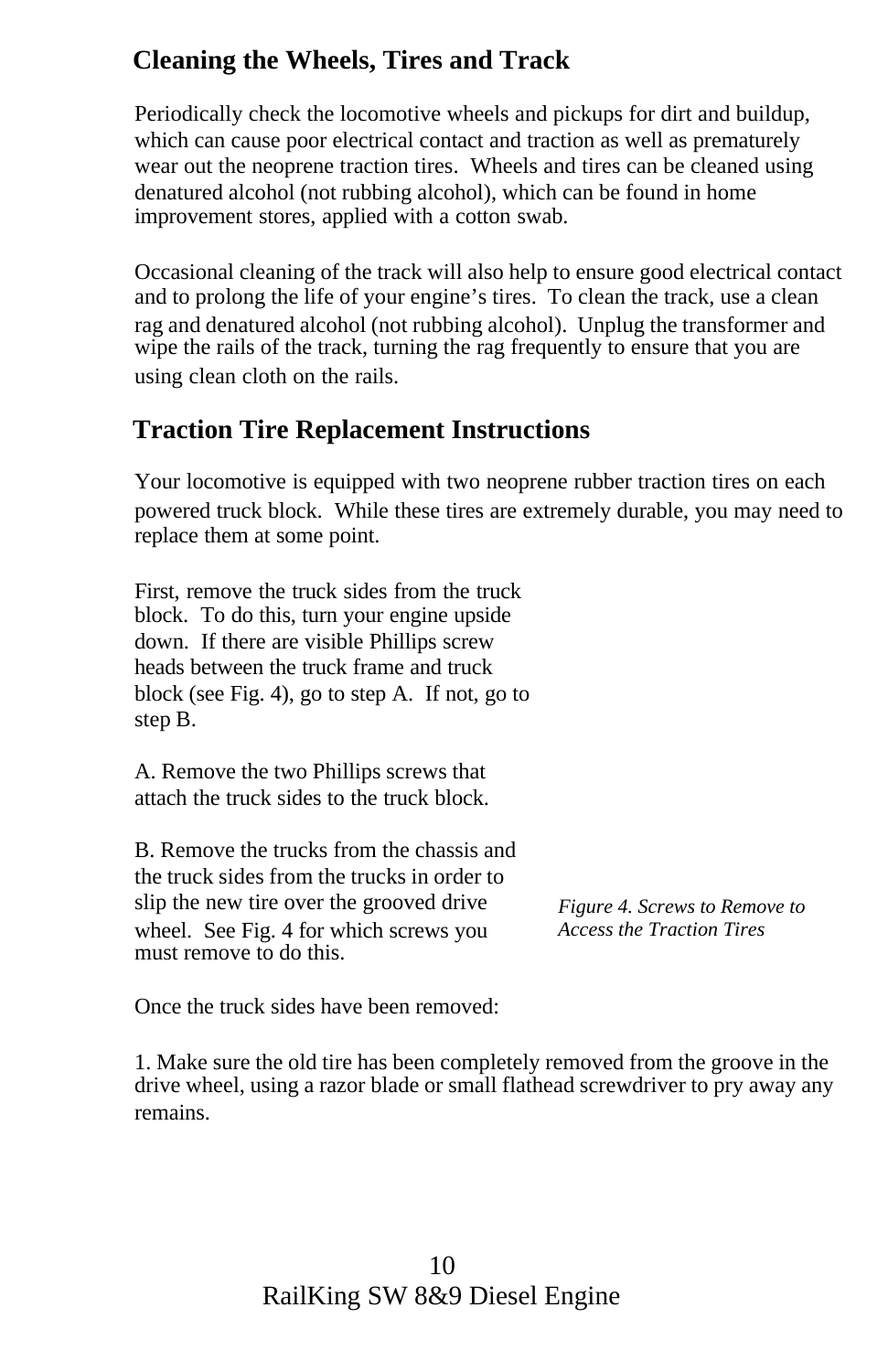2. Slip the new tire onto the wheel. You may find it useful to use two small flathead screwdrivers to stretch the tire over the wheel.

3. If you twist the tire while stretching it over the wheel, you will need to remove and reinstall the tire. Otherwise your engine will wobble while operating.

4. Make sure the tire is fully seated inside the groove. Use a razor blade to trim away any excess tire that doesn't seat itself inside the groove properly.

5. Reassemble in reverse order.

One set of replacement tires is packaged with the model. Additional tires are available directly from the M.T.H. Parts Department (phone: 410-381-2580; fax: 410-423-0009; e-mail: parts@mth-railking.com; mail: 7020 Columbia Gateway Drive, Columbia MD 21046-1532).

### **Locomotive Light Bulb Replacement**

To replace the light bulb in the locomotive, follow these instructions:

Follow the cab removal instructions found in the "Lubrication and Greasing" section of this booklet. Once the body has been removed, remove the lightbulbs as shown in Fig. 5a and 5b and replace it.

You can obtain replacement bulbs directly from the M.T.H. Parts Department.



*Figure 5a. Location of the headlamp in the Engine.*

*Figure 5b. Replacing the rear light*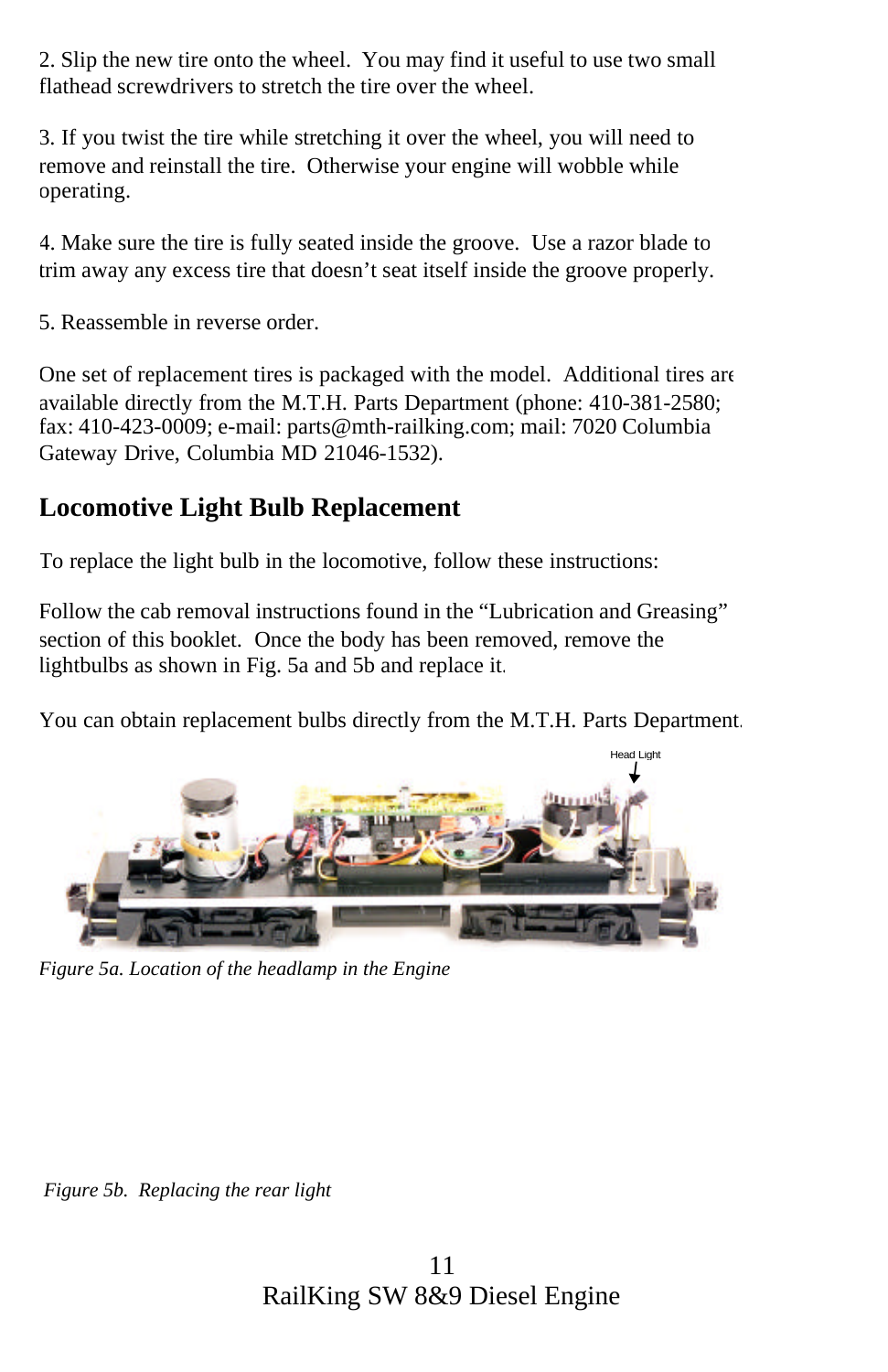## **Troubleshooting Loco-Sound ™ Problems**

Although Loco-Sound has been designed and engineered for ease of use, you may have some questions during initial operation. The following table should answer most questions. If your problem cannot be resolved with this table, contact M.T.H. for assistance (telephone: 410-381-2580; fax: 410-423-0009; service@mth-railking.com, 7020 Columbia Gateway Drive, Columbia MD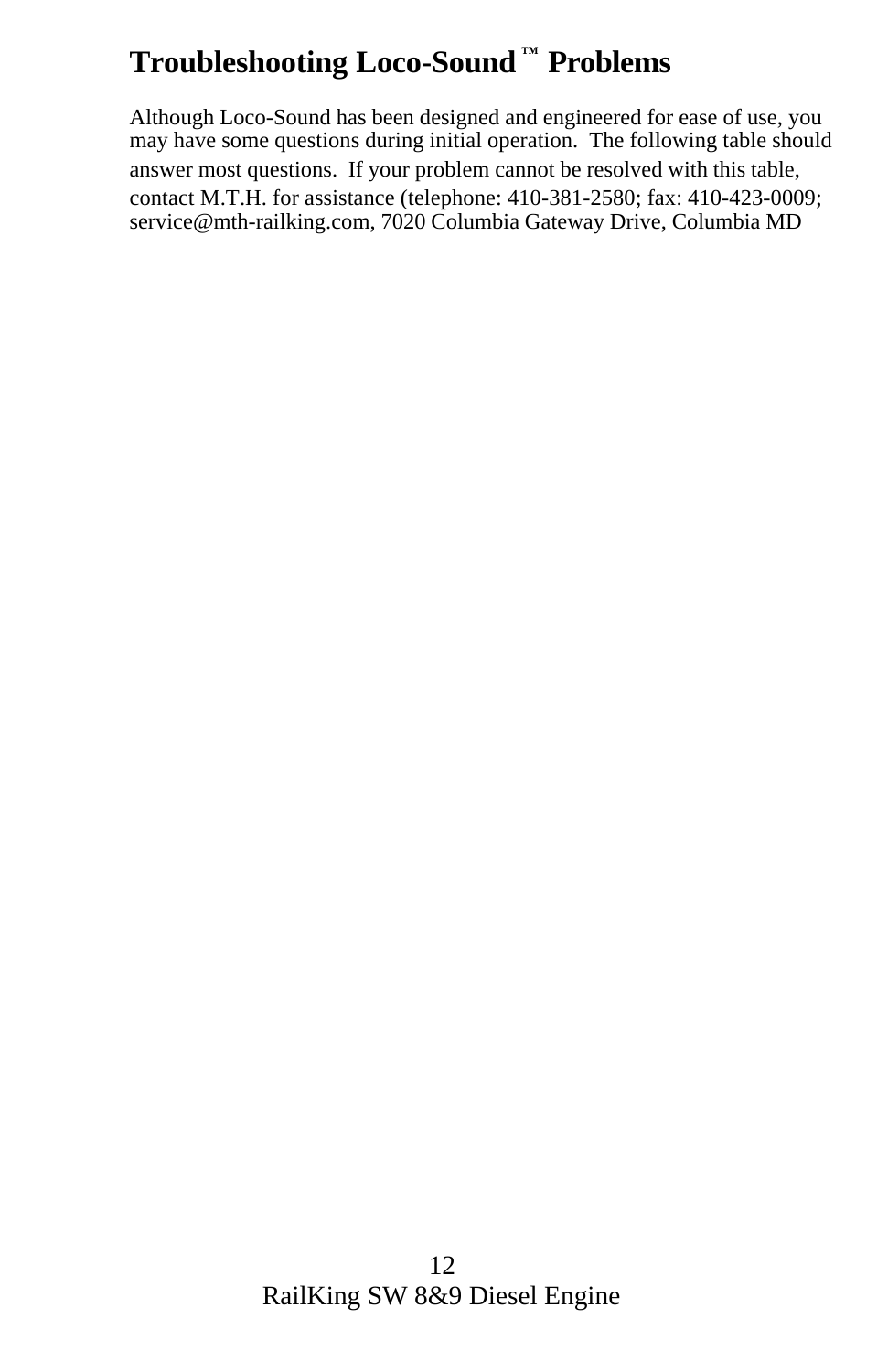## **Compatibility**

This engine will operate on any traditional O-31 or larger O Gauge track system, including M.T.H.'s RealTrax<sup>®</sup> or ScaleTrax<sup>™</sup> or traditional tubular track. It is also compatible with most standard AC transformers. (See page 14 for a complete list of compatible transformers and wiring instructions.)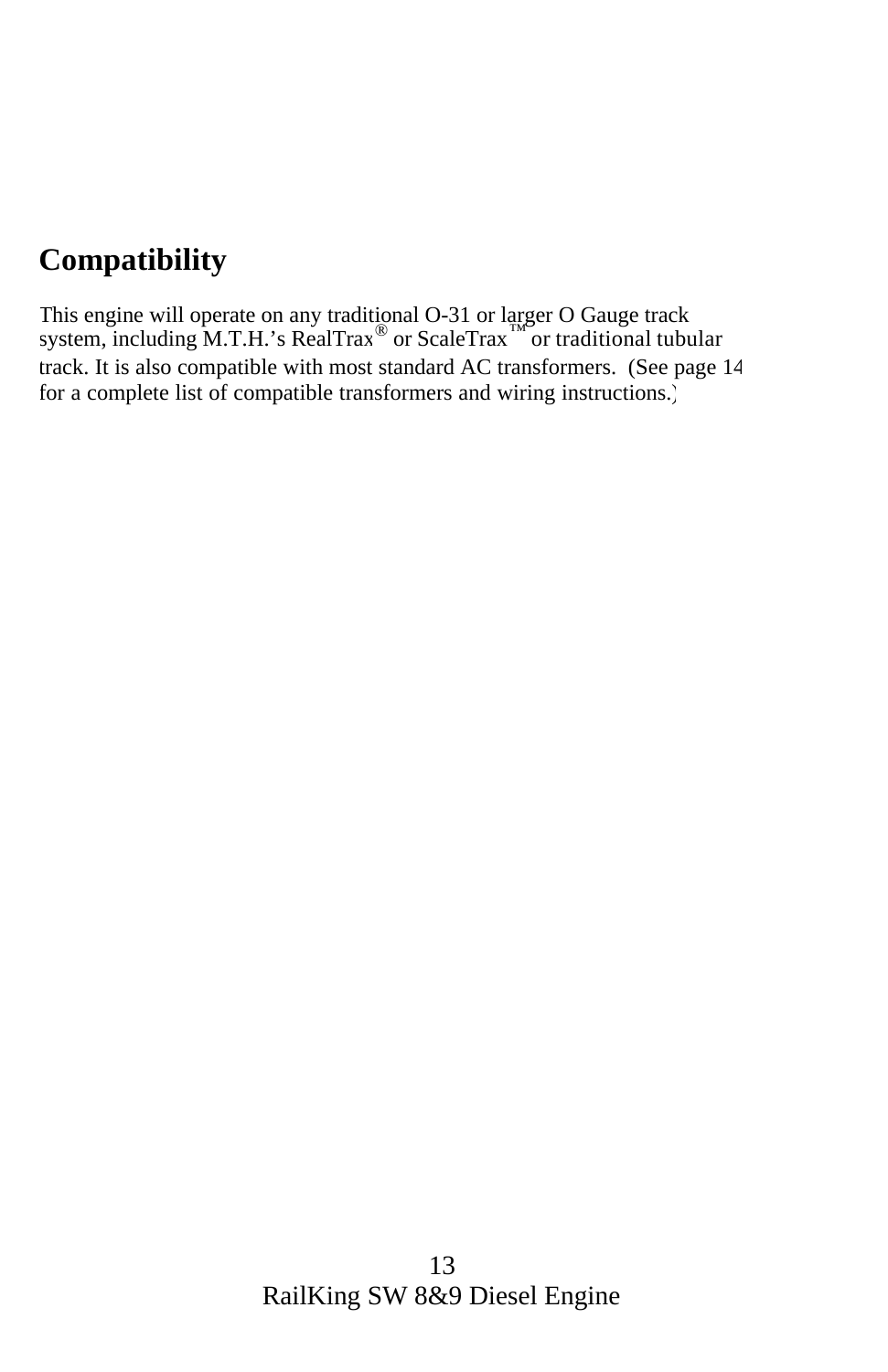## **Transformer Compatibility and Wiring Chart**

Note that many of the operational commands described in these instructions require a bell button, so if your transformer does not have its own bell button, you should consider adding one to get the full benefit of the system.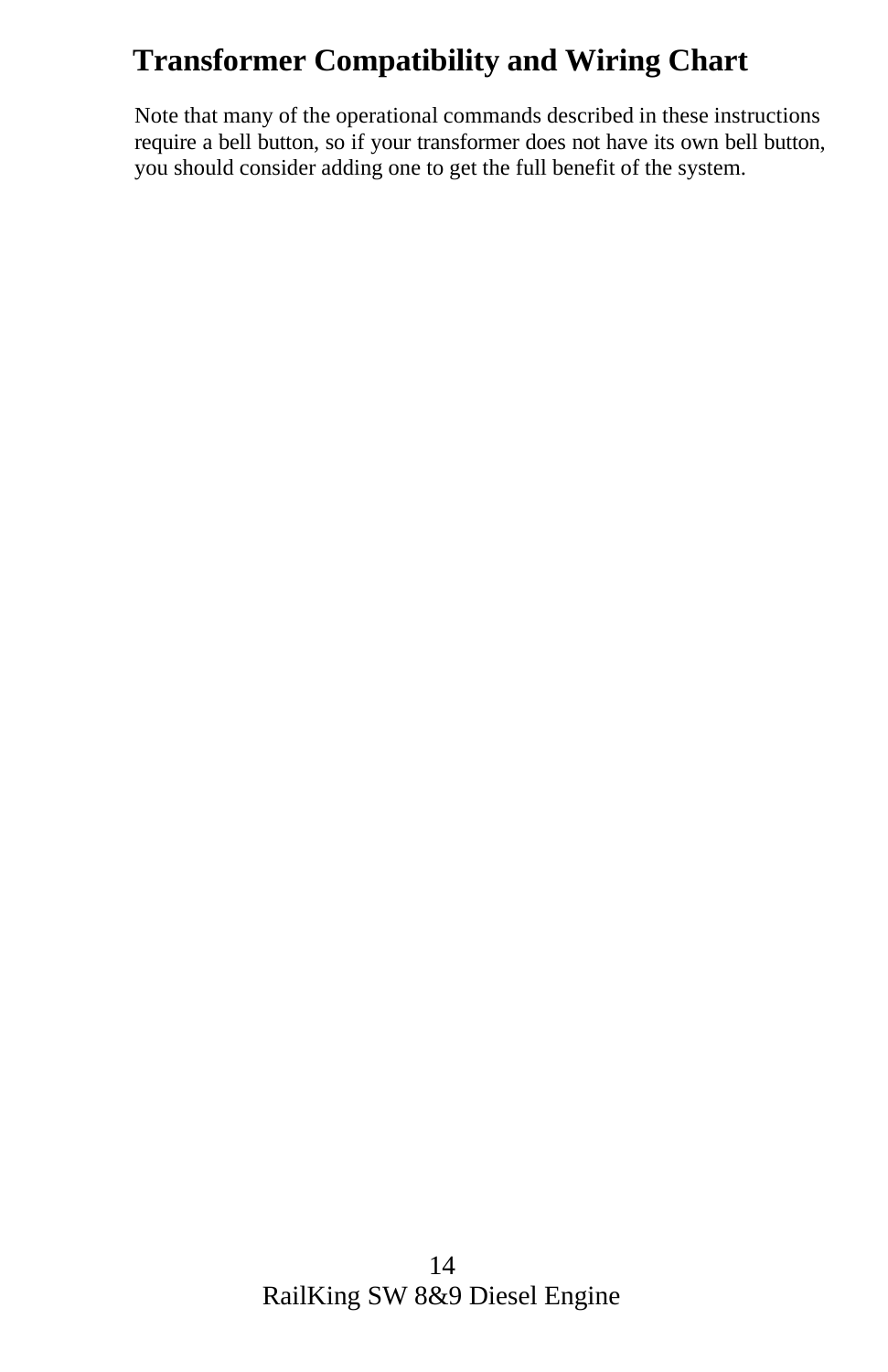### **CAUTION: Electrically Operated Product:**

**Not recommended for children under 10 years of age. M.T.H. recommends adult supervision with children ages 10 - 16. As with all electric products, precautions should be observed during handling and use to reduce the risk of electric shock.**

**WARNING:** When using electrical products, basic safety precautions should be followed including the following:

Read this manual thoroughly before using this device.

M.T.H. recommends that all users and persons supervising use examine the hobby transformer periodically for conditions that may result in the risk of fire, electric shock, or injury to persons, such as damage to the primary cord, plug blades, housing, output jacks or other parts. In the event such conditions exist, the transformer should not be used until properly repaired.